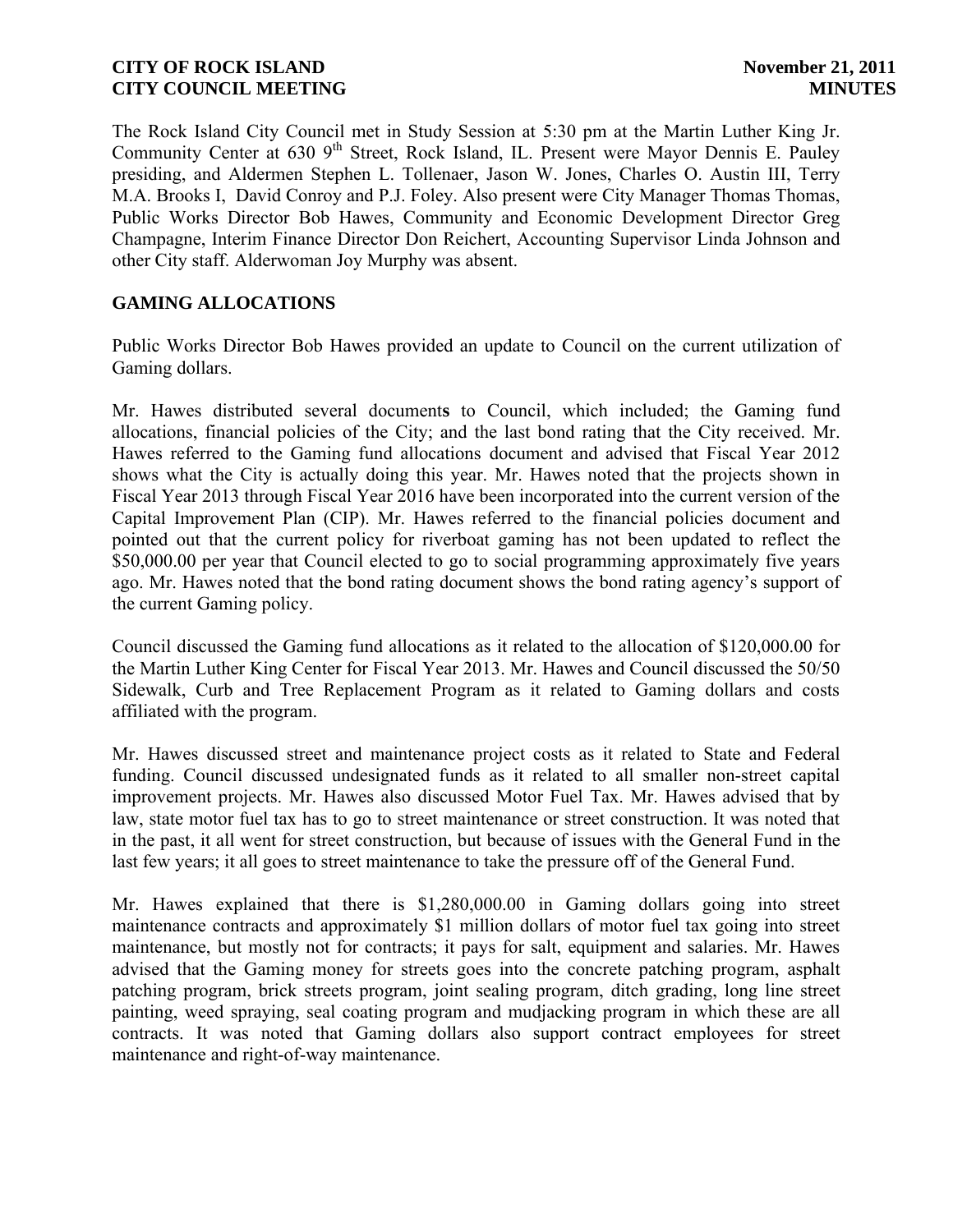Council discussed revenues as it related to comparisons concerning the new casino as opposed to when the riverboat casino was downtown. In addition, Council discussed community and economic development tax rebates. Council further discussed the Gaming allocations as it related to the budget process.

## **TRUTH IN TAXATION**

Mayor Pauley inquired upon Accounting Supervisor Linda Johnson to review the Truth in Taxation report.

Ms. Johnson advised that staff has completed the initial review of the department budgets. It was noted that refinement of the proposed budget will continue until adoption of the budget in March of 2012. Ms. Johnson acknowledged that currently, the preliminary 2012/2013 budget shows a projected gap in General Fund revenue and expenses of approximately \$1.7 million dollars. It was noted that this budget gap assumes a property tax levy that increased by 1.28%, which is the projected change in assessed property values. Ms. Johnson pointed out that this results in no change in the property tax rate.

Ms. Johnson indicated that the assumed increase in the property tax levy does not require a public hearing because it does not exceed last year's tax levy extension by more than 105%. It was noted that Council must determine as to whether or not to hold a public hearing on the tax levy at least twenty days before adoption. Ms. Johnson added that this decision should be made today so that the adoption of the tax levy ordinance on December  $19<sup>th</sup>$  will meet the requirements of the Truth in Taxation law. Ms. Johnson stated that staff's recommendation is that Council confirm that a public hearing on the December property tax will not be needed because the levy increase will not exceed 5%. It was noted that this confirmation is on the Agenda this evening for Council consideration.

Council discussed the budget process. City Manager Thomas advised that preliminary budget presentations have been held in every department and staff is currently working through the process of going through every line item. Council also discussed the budget process as it related to keeping the same tax rate.

Interim Finance Director Don Reichert stated that in regards to the General Fund, the City will benefit by approximately \$80,000.00. It was noted that at this time, levies for the Library fund and Park fund will increase 2%, but this is a preliminary property tax levy. Mr. Reichert further discussed other General Fund tax revenues and expenses.

### **EXECUTIVE SESSION**

A motion was made by Alderman Brooks and seconded by Alderman Conroy to recess to Executive Session on matters of Litigation. The motion carried on a roll call vote. Those voting Aye being, Alderman Tollenaer, Alderman Jones, Alderman Austin, Alderman Brooks, Alderman Conroy and Alderman Foley; those voting No, none. The meeting was recessed at 5:56 pm. Alderwoman Murphy was absent.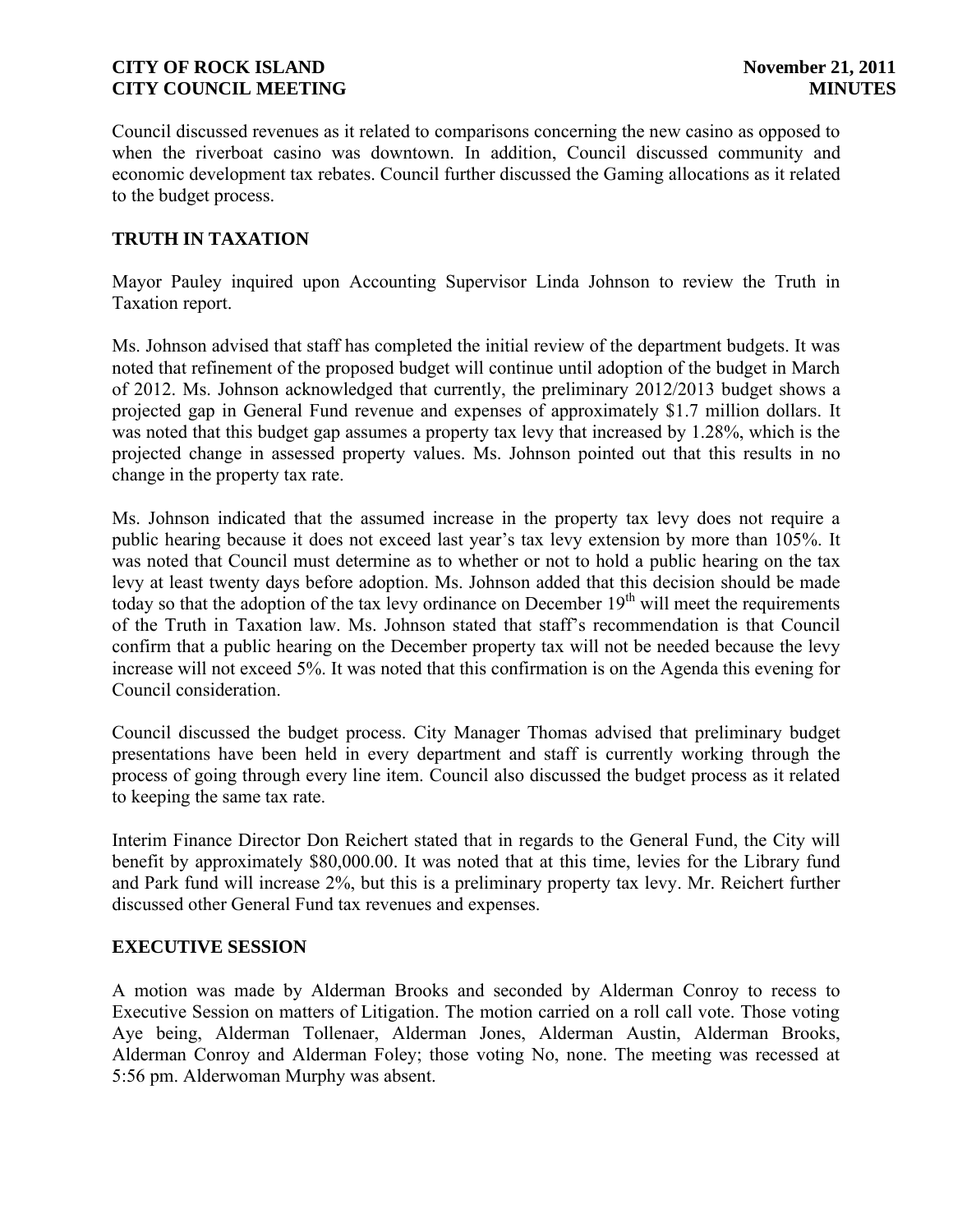Mayor Pauley reconvened the regular meeting at 6:14 p.m.

## **ADJOURNMENT**

A motion made by Alderman Brooks and seconded by Alderman Jones to adjourn the meeting carried by the following Aye and No vote. Those voting Aye being, Alderman Tollenaer, Alderman Jones, Alderman Austin, Alderman Brooks, Alderman Conroy and Alderman Foley; those voting No, none.

The meeting was adjourned at 6:15 p.m.

 $\overline{\phantom{a}}$ Aleisha L. Patchin, City Clerk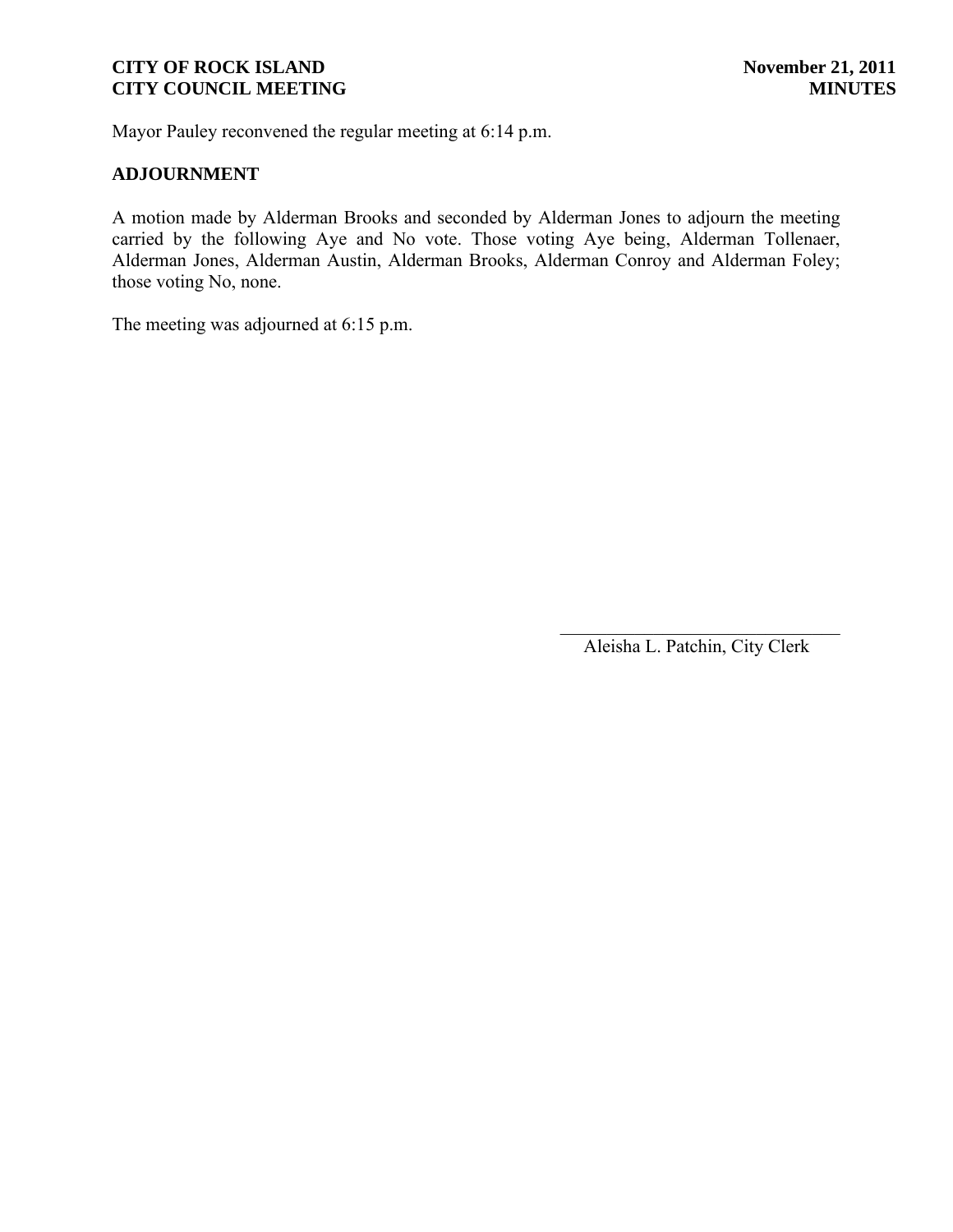Rock Island City Council met in regular session at 6:45 p.m. in Council Chambers of Rock Island City Hall. Present were Mayor Dennis E. Pauley presiding, and Aldermen Stephen L. Tollenaer, Jason W. Jones, Joy Murphy, Charles O. Austin III, Terry M.A. Brooks I, David Conroy and P. J. Foley. Also present were City Manager Thomas Thomas and Assistant City Attorney Mike Weng.

### **Introductory Proceedings**

Mayor Pauley called the meeting to order and led in the Pledge of Allegiance. Alderman Brooks gave the Invocation.

## Agenda Item #5 **Minutes of the Meeting of November 14, 2011.**

A motion was made by Alderman Austin and seconded by Alderwoman Murphy to approve the Minutes of the Meeting of November 14, 2011. The motion carried by the following Aye and No vote; those voting Aye being, Alderman Tollenaer, Alderman Jones, Alderwoman Murphy, Alderman Austin, Alderman Brooks, Alderman Conroy and Alderman Foley; those voting No, none.

## Agenda Item #6 **Update Rock Island by Mayor Pauley.**

Mayor Pauley stated that the second annual Small Business Saturday is a day dedicated to supporting small businesses on one of the busiest shopping weekends of the year. Mayor Pauley commented that on November  $26<sup>th</sup>$ , the City is asking citizens to shop small at their favorite Rock Island stores and help fuel the economy. Mayor Pauley stated that when we all shop small, it will be huge. Mayor Pauley advised to shop smart, shop local, shop Rock Island and inspire others to shop where you do. Mayor Pauley indicated that before searching online, going to the mall or hitting big boxes in other towns, shop Rock Island first. It was noted that sales taxes also support City services.

Mayor Pauley offered that the College Hill District Holiday Walk will be held on Thursday, December  $1<sup>st</sup>$  from 5:00 pm to 8:00 pm. The Mayor stated that there will be a visit from Santa, carolers, tree lighting, shopping, hot chocolate and more. It was noted that for more information, please call Patricia Hansen at (309) 948-1926.

Mayor Pauley advised that the Gallery Hop is the foremost winter-time event of the Rock Island Arts and Entertainment District. Mayor Pauley commented that there will be a free bus that will take anyone among the downtown galleries and unique art venues on Friday, December  $2<sup>nd</sup>$  from 5:00 pm to 9:00 pm. It was noted that for more information, please visit [www.ridistrict.com.](http://www.ridistrict.com.v/)

Mayor Pauley pointed out that with the holidays upon us, Police Chief Harris warns that whether you are traveling across town or across the state, if you or anyone in your vehicle is unbelted, you run the risk of getting an unwelcomed gift from law enforcement. Mayor Pauley stated that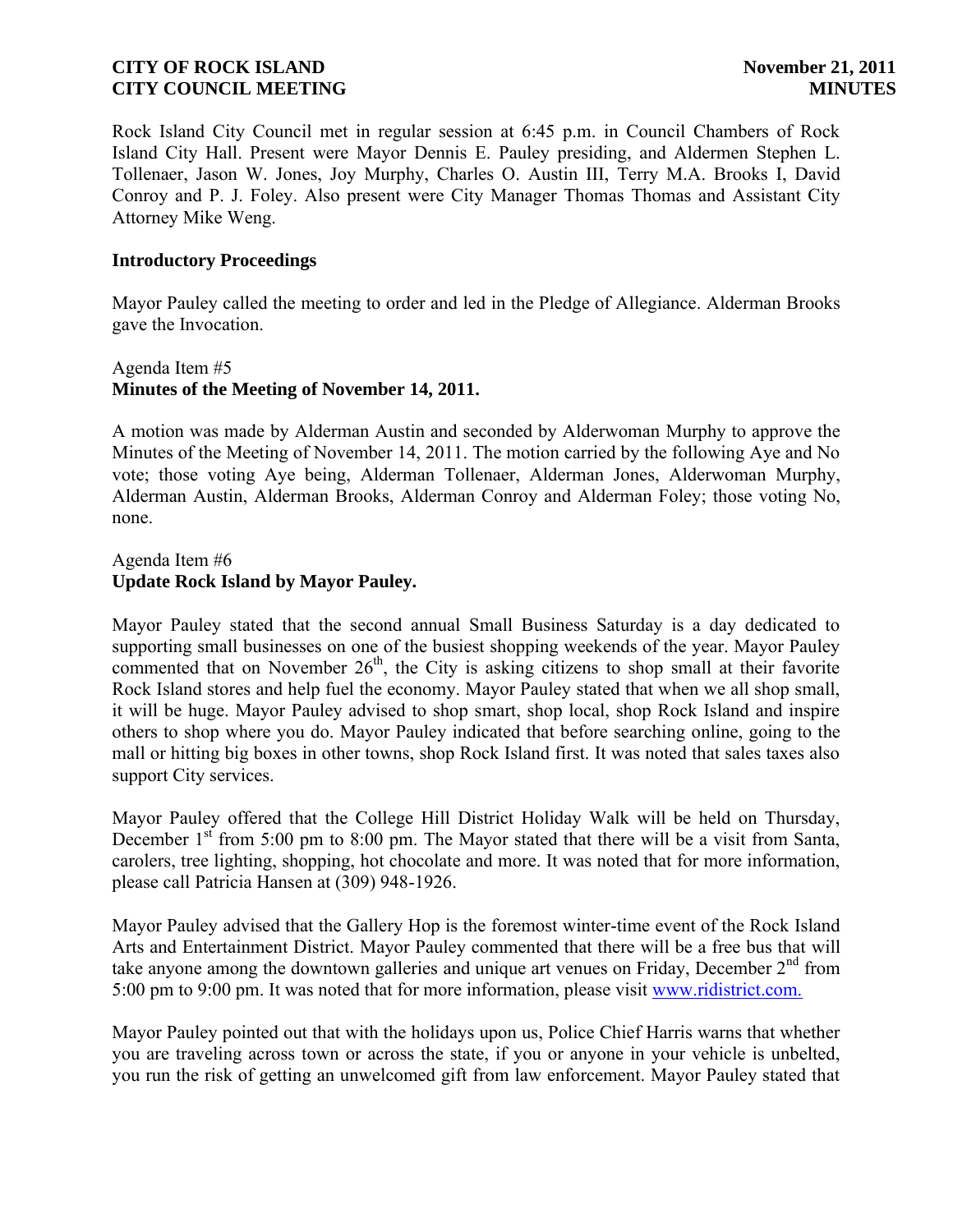as of January 1, 2012, everyone, no matter the age or seating position, will be required to wear a safety belt.

Mayor Pauley indicated that the Illinois Department of Transportation's Division of Traffic Safety (IDOT/DTS) is proud that Illinois has a 92.9% daytime safety belt usage rate. However, far too many drivers and passengers still do not buckle up. Mayor Pauley added that in Illinois, during the Thanksgiving holiday period in 2010, 15 vehicle occupants died in motor vehicle traffic crashes; nine of those deaths involved a drinking driver and over 700 were injured. It was noted that for more information about the Click It or Ticket and Drive Sober or Get Pulled Over campaigns, please visit [www.buckleupillinois.org.](http://www.buckleupillinois.org/)

Mayor Pauley stated that free leaf collection will be ending on Friday, December  $2<sup>nd</sup>$ .

Mayor Pauley advised that Rock Island City Hall will be closed on Thursday, November 24<sup>th</sup> and Friday, November  $25<sup>th</sup>$  in observance of the Thanksgiving holiday.

It was noted that refuse collection and curbside recycling will be one day late on Thursday and Friday.

Mayor Pauley indicated that all locations of the Rock Island Library will close at 5:30 pm on Wednesday, November  $23<sup>rd</sup>$  for the Thanksgiving holiday. It was noted that all locations are closed on Thanksgiving and will remain closed on Friday, November 25<sup>th</sup>.

Mayor Pauley wished everyone a happy and safe Thanksgiving.

### Agenda Item #7

**An Ordinance amending Chapter 4, Article I of the Code of Ordinances regarding Sec. 4-1 Building Codes, Sec. 4-3 Plumbing Codes, Sec. 4-4 Mechanical Codes and Sec. 4-23 Electrical Codes.**

Alderman Jones moved and Alderman Austin seconded to consider, suspend the rules and pass the ordinance. The motion carried by the following Aye and No vote: those voting Aye being, Alderman Jones, Alderwoman Murphy, Alderman Austin, Alderman Brooks, Alderman Conroy and Alderman Foley; those voting No, Alderman Tollenaer.

#### Agenda Item #8 **An Ordinance amending Chapter 6, Article II of the Code of Ordinances regarding the 2009 International Fire Code**.

It was moved by Alderman Conroy and seconded by Alderman Austin to consider, suspend the rules and pass the ordinance.

Discussion followed. Alderman Tollenaer inquired upon Fire Chief Jim Fobert as to how this will affect Ferrell Gas, Interstate Chemical Company and Hy-Vee in regards to eliminating outside storage tanks.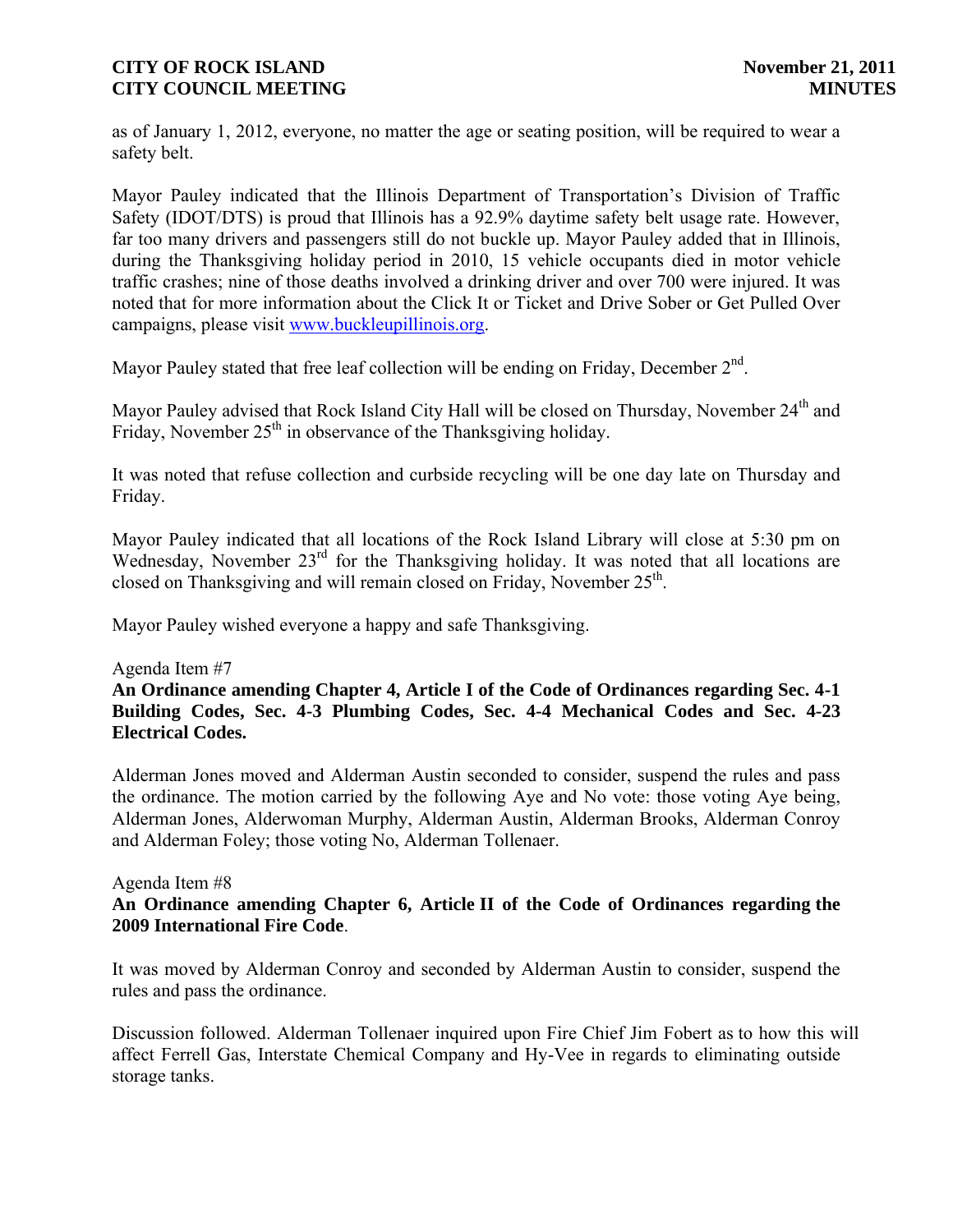Chief Fobert advised that the overall process of this issue is distances and how these companies store their products. Fire Chief Fobert commented that he would have to discuss the storage component as well as the other requirements with the Fire Marshal in regards to what is currently required as opposed to what will be required in the future concerning the 2009 Fire Codes. Chief Fobert advised that the overall goal is life safety issues.

Alderman Tollenaer had concerns in regards to unfunded mandates concerning the businesses.

Chief Fobert pointed out that the 2009 Fire Codes have passed in Rock Island County and Scott County. It was noted that all of the provisions are area wide.

Alderman Tollenaer moved to table Agenda Item #8 until more information is received.

After more discussion, Mayor Pauley inquired as to whether there was a second to the motion. With no Alderman coming forward to second the motion, the motion died for lack of a second.

The original motion reads as follows:

It was moved by Alderman Conroy and seconded by Alderman Austin to consider, suspend the rules and pass the ordinance. The motion carried by the following Aye and No vote: those voting Aye being, Alderman Jones, Alderwoman Murphy, Alderman Austin, Alderman Brooks, Alderman Conroy and Alderman Foley; those voting No, Alderman Tollenaer.

# Agenda Item #9 **A Special Ordinance establishing a handicapped parking space at 1003 15th Avenue**.

Alderwoman Murphy moved and Alderman Foley seconded to consider, suspend the rules and pass the ordinance. The motion carried by the following Aye and No vote: those voting Aye being, Alderman Tollenaer, Alderman Jones, Alderwoman Murphy, Alderman Austin, Alderman Brooks, Alderman Conroy and Alderman Foley; those voting No, none.

### Agenda Item #10

## **A Special Ordinance removing a handicapped parking space at 2530 5 ½ Avenue.**

It was moved by Alderman Conroy and seconded by Alderman Foley to consider, suspend the rules and pass the ordinance. The motion carried by the following Aye and No vote: those voting Aye being, Alderman Tollenaer, Alderman Jones, Alderwoman Murphy, Alderman Austin, Alderman Brooks, Alderman Conroy and Alderman Foley; those voting No, none.

Agenda Item #11 **CLAIMS**

It was moved by Alderman Austin and seconded by Alderman Conroy to accept the following reports and authorize payment as recommended. The motion carried by the following Aye and No vote: those voting Aye being, Alderman Tollenaer, Alderman Jones, Alderwoman Murphy,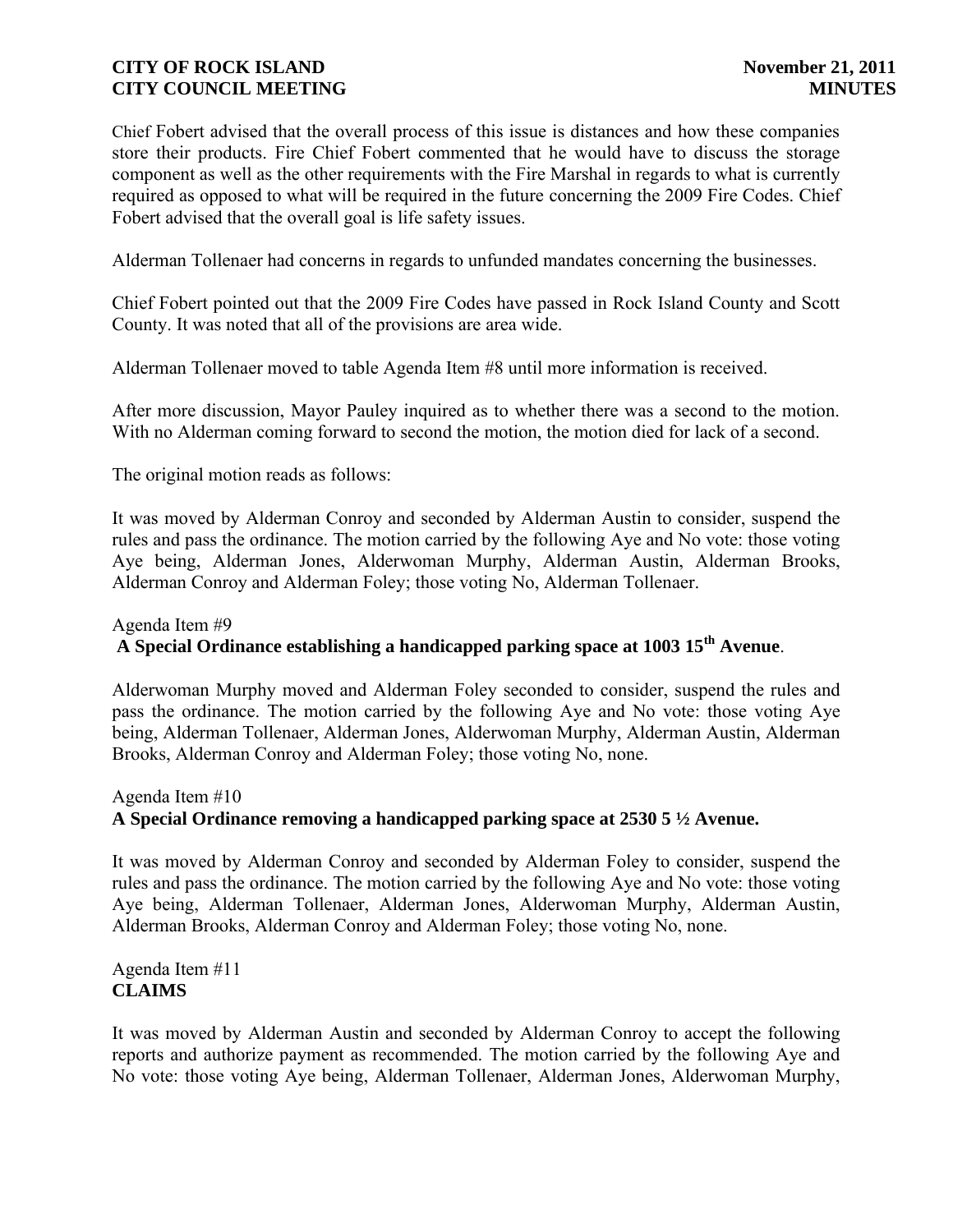Alderman Austin, Alderman Brooks, Alderman Conroy and Alderman Foley; those voting No, none.

- a. Report from the Administrative Services Department regarding payment in the amount of \$7,949.53 to Kutsunis and Weng for legal services rendered for the month of November.
- b. Report from the Public Works Department regarding payment in the amount of \$11,250.00 to JC Cross Company for an emergency repair of a Hoffman aeration tank blower. (316)
- c. Report from the Public Works Department regarding payment #3 in the amount of \$17,395.25 to Kelly Construction for services provided for the 2011 Mudjacking Program project. (318)

# Agenda Item #12  **Claims for the week of November 11 through November 17 in the amount of \$739,024.02.**

Alderman Austin moved and Alderwoman Murphy seconded to allow the claims. The motion carried by the following Aye and No vote: those voting Aye being, Alderman Tollenaer, Alderman Jones, Alderwoman Murphy, Alderman Austin, Alderman Brooks, Alderman Conroy and Alderman Foley; those voting No, none.

# Agenda Item #13 **Payroll for the weeks of October 31 through November 13 in the amount of \$1,244,556.84.**

It was moved by Alderman Conroy and seconded by Alderman Foley to allow the payroll. The motion carried by the following Aye and No vote: those voting Aye being, Alderman Tollenaer, Alderman Jones, Alderwoman Murphy, Alderman Austin, Alderman Brooks, Alderman Conroy and Alderman Foley; those voting No, none.

Agenda Item #14 **Report from the Public Works Department regarding bids for the purchase of blended anti-ice fluid, recommending the bid be awarded to SNI Solutions, Inc. in the amount of \$18,000.00.** 

Alderman Foley moved and Alderwoman Murphy seconded to award the bid as recommended and authorize purchase. The motion carried by the following Aye and No vote: those voting Aye being, Alderman Tollenaer, Alderman Jones, Alderwoman Murphy, Alderman Austin, Alderman Brooks, Alderman Conroy and Alderman Foley; those voting No, none.

### Agenda Item #15

**Report from the Public Works Department regarding bids for Aerobic Aeration Unit Cleaning at the Southwest Treatment Plant, recommending the bid be awarded to Valley Construction in the amount of \$62,680.00**.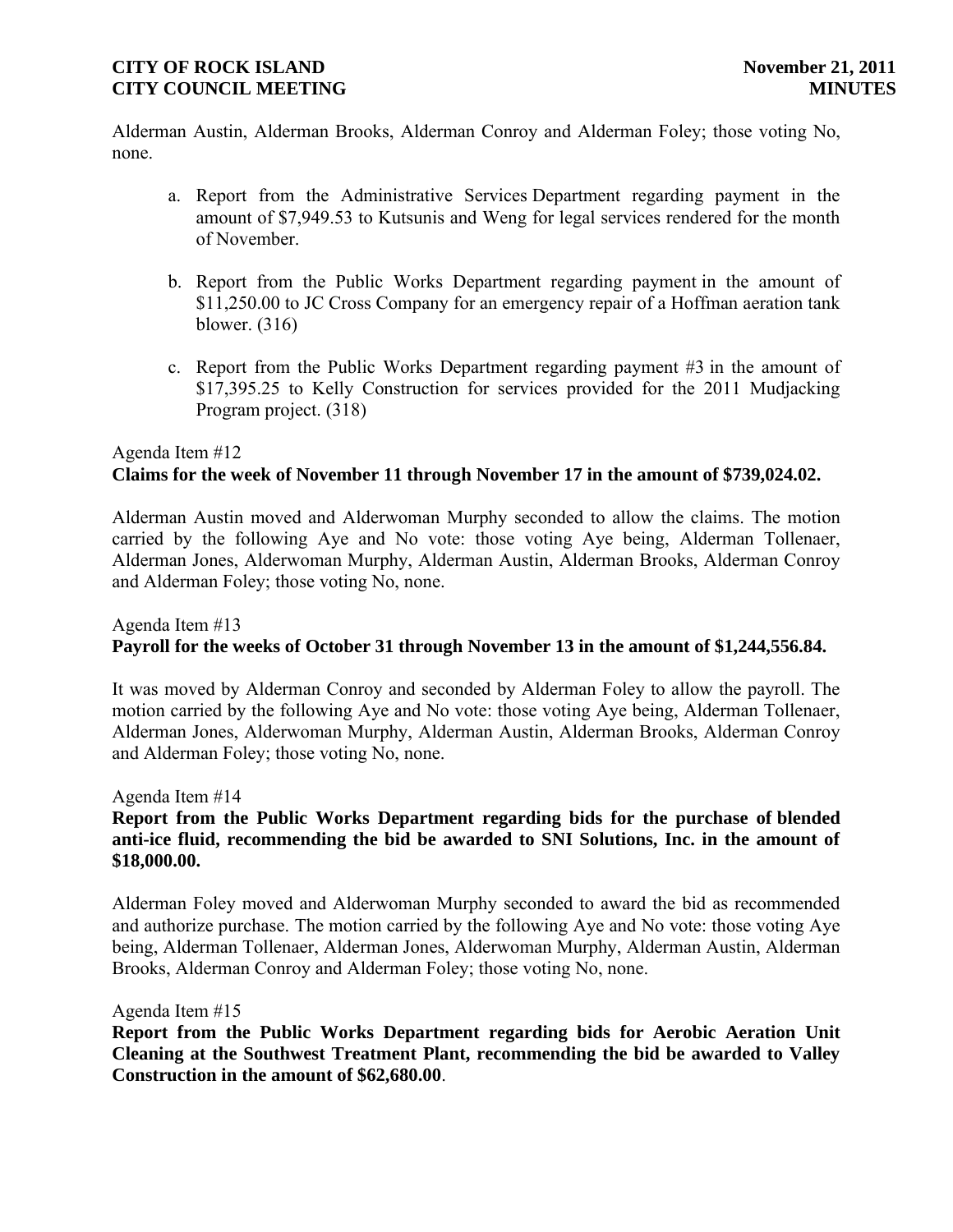It was moved by Alderwoman Murphy and seconded by Alderman Foley to award the bid as recommended and authorize the City Manager to execute the contract documents. The motion carried by the following Aye and No vote: those voting Aye being, Alderman Tollenaer, Alderman Jones, Alderwoman Murphy, Alderman Austin, Alderman Brooks, Alderman Conroy and Alderman Foley; those voting No, none.

#### Agenda Item #16

### **Report from the Community and Economic Development Department regarding bids for the installation of a tarp on the Old Lincoln School property, recommending the bid be awarded to White Roofing in the amount of \$21,000.00**.

Mayor Pauley stated that City Manager Thomas has requested that Item #16 be pulled from the Agenda.

City Manager Thomas advised that this item had been discussed prior to his position as City Manager. City Manager Thomas stated that he would like the opportunity to review this item to determine whether or not this is the right direction to go in regards to placing a tarp over the building. Mr. Thomas commented that he would like to look at the structure before making a final recommendation.

#### Agenda Item #17

## **Report from the Public Works Department regarding a contract with Utility Service Company for repair and maintenance of the reservoir tower at the water treatment plant.**

Alderman Foley moved and Alderwoman Murphy seconded to approve the contract as recommended and authorize the City Manager to execute the contract documents. The motion carried by the following Aye and No vote: those voting Aye being, Alderman Tollenaer, Alderman Jones, Alderwoman Murphy, Alderman Austin, Alderman Brooks, Alderman Conroy and Alderman Foley; those voting No, none.

Agenda Item #18

## **Report from the Finance Department regarding a public hearing on the December property tax.**

It was moved by Alderwoman Murphy and seconded by Alderman Austin confirming that a public hearing on the December property tax will not be needed because the levy increase will not exceed five percent. The motion carried by the following Aye and No vote: those voting Aye being, Alderman Tollenaer, Alderman Jones, Alderwoman Murphy, Alderman Austin, Alderman Brooks, Alderman Conroy and Alderman Foley; those voting No, none.

Agenda Item #19

## **Report from the Community and Economic Development Department regarding the donation and relocation of the sculpture "Invitation".**

Note: Agenda Item #19 was deferred from the November 14, 2011 Council meeting.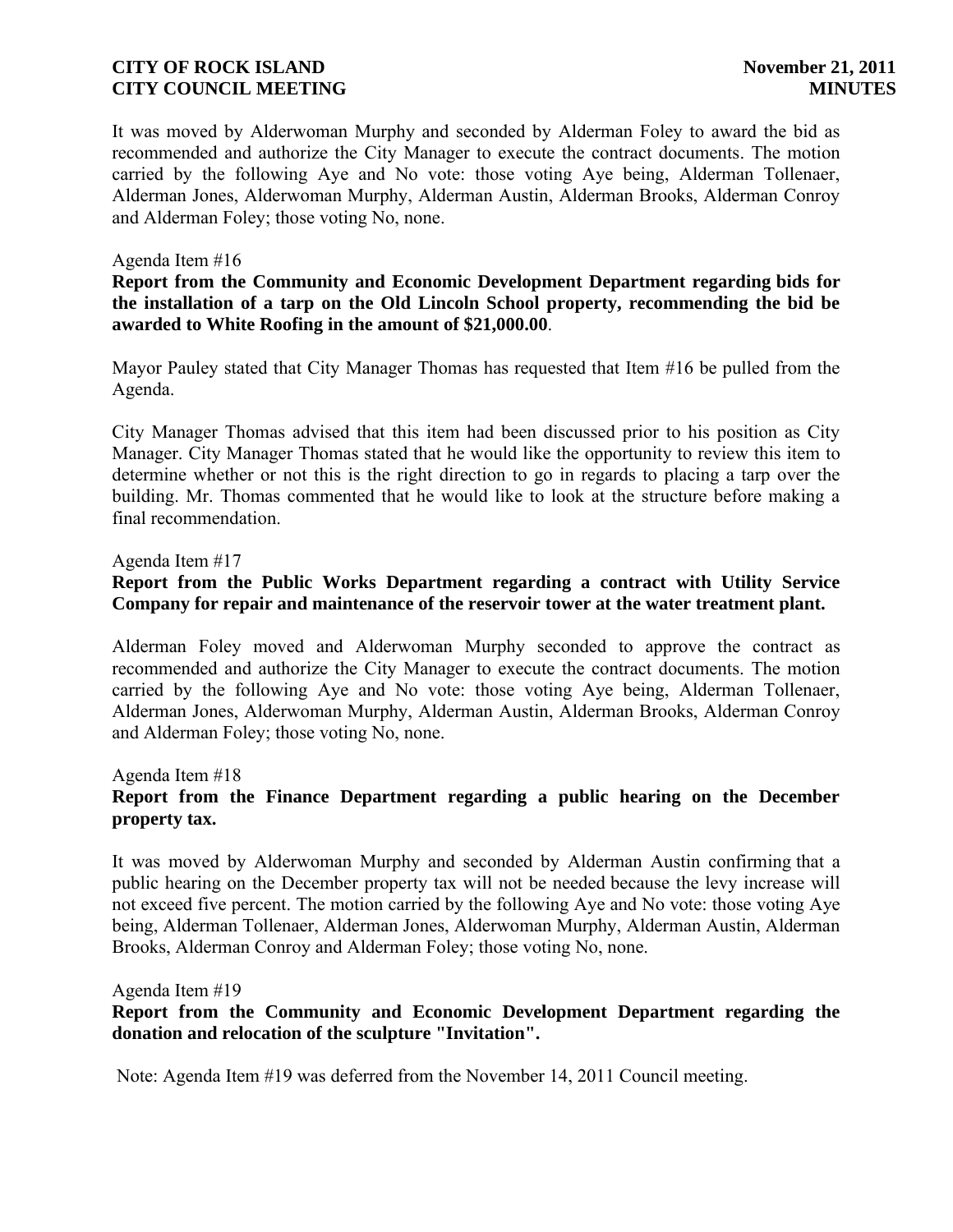A Motion remained on the floor: Alderwoman Murphy moved and Alderman Jones seconded to approve the donation as recommended and authorize relocation of the sculpture to City property at  $4<sup>th</sup>$  Avenue and  $16<sup>th</sup>$  Street.

Discussion followed. Alderman Conroy thanked Modern Woodmen for this donation. Alderman Conroy advised that this company has been in Rock Island for a long time and they are very generous in regards to the donation.

Alderman Austin discussed funding sources. Alderman Austin advised that the City dedicates money to support the Arts and noted that the Art's support will be supporting this move.

After discussion, the motion carried by the following Aye and No vote: those voting Aye being, Alderman Tollenaer, Alderman Jones, Alderwoman Murphy, Alderman Austin, Alderman Brooks, Alderman Conroy and Alderman Foley; those voting No, none.

## Agenda Item #20 **Report from the Mayor regarding a reappointment to the Airport Authority Board.**

It was moved by Alderwoman Murphy and seconded by Alderman Jones to approve the reappointment as recommended. The motion carried by the majority vote of six (6) in favor with one (1) Alderman abstaining.

Molly Foley was reappointed to the Airport Authority Board for a five year term expiring in November 2016.

### Agenda Item #21

**Report from the City Clerk regarding a Plaza activity application from CBS4/WHBF TV requesting utilization of Parking Lot F for their Toys for Tots Donation Drop-off on Tuesday, December 6, 2011 from 5:30 am to 6:30 pm, and a request to waive the event fees.**

Alderman Jones moved and Alderman Foley seconded to approve the event and waive the fees as recommended. The motion carried by the following Aye and No vote: those voting Aye being, Alderman Tollenaer, Alderman Jones, Alderwoman Murphy, Alderman Austin, Alderman Brooks, Alderman Conroy and Alderman Foley; those voting No, none.

#### Agenda Item #22

**Report from the City Clerk regarding an activity application for the St. Patrick's Day Parade to be held on Saturday, March 17, 2012 beginning at 11:30 am, and a Resolution authorizing the use of a portion of 15th Street from 2nd Avenue to the Centennial Bridge.**

It was moved by Alderman Conroy and seconded by Alderman Foley to approve the event as recommended and adopt the resolution. The motion carried by the following Aye and No vote: those voting Aye being, Alderman Tollenaer, Alderman Jones, Alderwoman Murphy, Alderman Austin, Alderman Brooks, Alderman Conroy and Alderman Foley; those voting No, none.